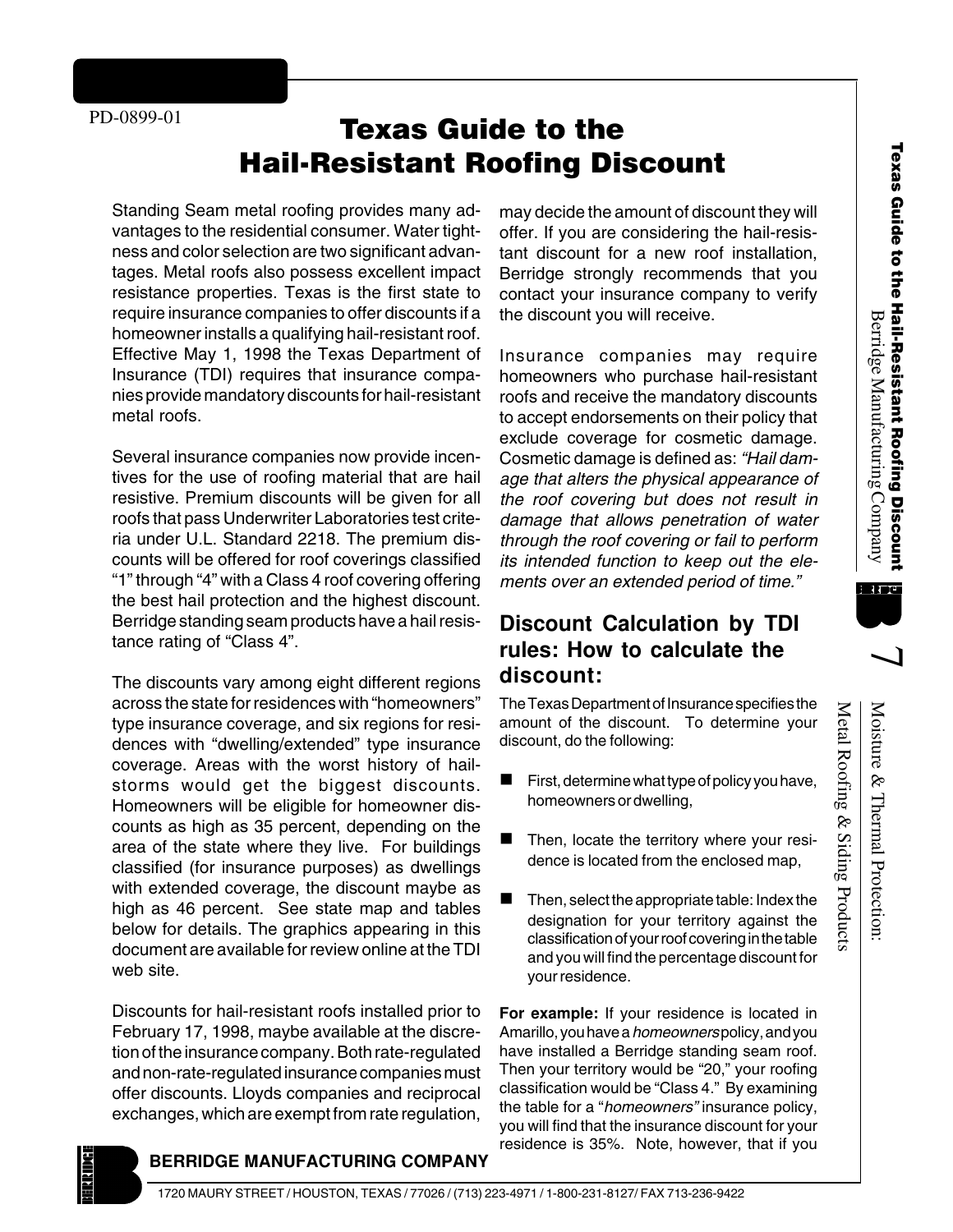obtain your insurance from a non-rate-regulated company, such as Lloyd's, then the insurance discount is determined by Lloyd's and they are not obligated to provide the discount shown in the enclosed tables.

#### **TERRITORIAL GROUPS FOR DETERMINATION OF HOMEOWNERS HAIL RESISTANT ROOF CREDIT**



<sub>ი</sub><br>მ

# $\overline{\phantom{a}}$

Moisture & Thermal Protection: Moisture & Thermal Protection:

## **Discount table for residences with a "homeowners" insurance policy:**

| Discount table for residences with a "homeowners" insurance policy:<br><b>HOMEOWNERS</b> |            |            |            |            |  |  |  |
|------------------------------------------------------------------------------------------|------------|------------|------------|------------|--|--|--|
| Territory                                                                                | Class 1    | Class 2    | Class 3    | Class 4    |  |  |  |
|                                                                                          | % Discount | % Discount | % Discount | % Discount |  |  |  |
| 9                                                                                        |            |            |            |            |  |  |  |
| 1,8,10,11                                                                                | 2          | 4          | 5          | 7          |  |  |  |
|                                                                                          | 4          | 8          | 12         | 15         |  |  |  |
| 5, 6, 13, 14, 17                                                                         | 4          | 9          | 13         | 17         |  |  |  |
| 2,4                                                                                      | 6          | 12         | 17         | 23         |  |  |  |
| 12,16C,19C,19N                                                                           | 7          | 14         | 21         | 28         |  |  |  |
|                                                                                          | 9          | 17         | 26         | 34         |  |  |  |
| 15C, 15N, 16N, 18, 20                                                                    | 9          | 17         | 26         | 35         |  |  |  |

If your residence is classified as a dwelling on your insurance policy; then, the chart below lists discounts available for all four roof cover classifications for all territories under a dwelling insurance policy:

### **BERRIDGE MANUFACTURING COMPANY**